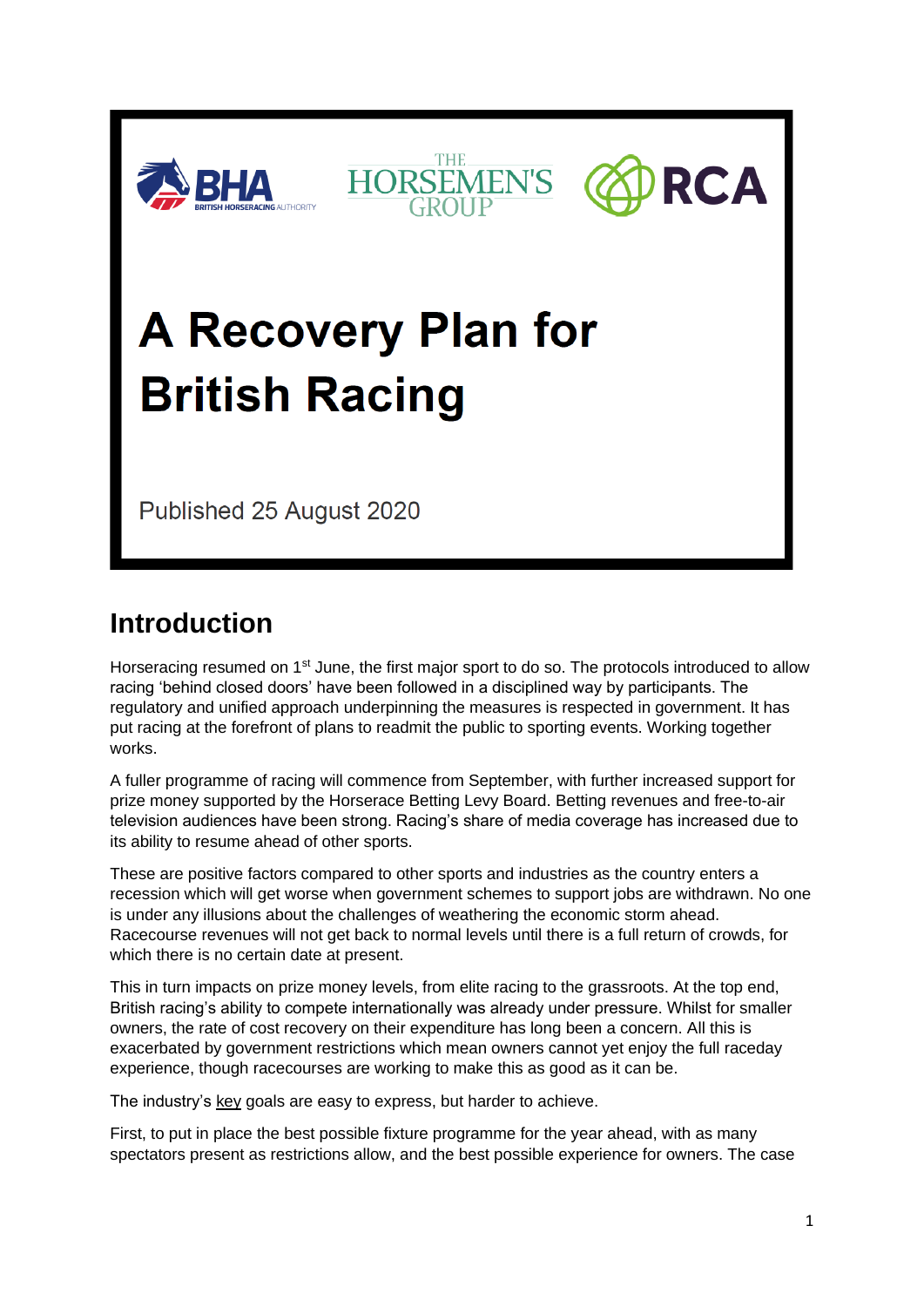for the earliest possible full resumption of our sport will be made loudly and clearly and is underpinned by the sport's safe return since June 1<sup>st</sup>.

Second, to weather the recession and keep the industry's cost-base as low as possible, retaining owners and key investors through targeted actions and support, being agile where opportunities to find new revenues can be seized. Making a case for immediate Levy reform.

Thirdly, to put the foundations in place for sustainable prosperity through a longer-term programme of work, much of which is already underway, but where the pace of change may need to slow as resources are focused on the short-term financial health of the industry.

Make no mistake, the leaders of British racing are determined to maintain and enhance our position as the home of the best racing in the world. We are committed to excellence, from the quality of our horses and breeding industry through to the unique social occasions where we celebrate the majesty and tradition of our sport. We will continue to make champions of horses, enriching their lives and ours, and keep racing at the heart of our national life.

## **Working Together**

No crisis has tested racing so much in recent memory. The industry's most senior executives have already adapted the original COVID Response plan published on March 30<sup>th</sup>. From the first moment since racing resumed in June, the focus shifted to getting owners back on course and bringing back crowds.

Proposals were drawn up and accepted by government. Owners were allowed back, with restrictions, from the beginning of July. Racing was accepted as one of three sports to be awarded pilot events for crowds. Despite a temporary delay to all sporting pilots ahead of a proposed test event at Goodwood, the programme of pilots is expected to resume shortly.

A fixture programme for the rest of 2020 was agreed by the end of July. Tough choices had to be made about how best to use the Levy income to support prize money, but an agreement was brokered and accepted by the Levy Board. Minimum values returned to pre-Covid levels for the middle and grassroots tiers of racing, and to 75% for Class One and Heritage Handicaps.

All sports are under similar pressure. None has the perfect solution when not everyone can receive what they seek. British racing can manage conflicting arguments when it needs to. Its leaders represent their members interests, of course, but there is a shared commitment to achieve sustainable prosperity for the industry. This has been reaffirmed by the BHA's Members Committee, including senior representatives of the racecourses and horsemen, in agreeing and supporting this plan.

There was no better example of racing working together than the campaign to secure Levy Reform in 2017. The government was engaged in late 2019 with new proposals to reform the Levy and discussions have resumed in recent weeks. The BHA's Member bodies are clear that the case for reform has been further strengthened by the impact of COVID and by the implications of Brexit.

Maintaining the appeal of British racing to international investors with the means to move their horses and money rapidly to other racing nations is vital to the sustainable future of the industry. Immediate work is being commissioned which will underpin the case for extending the Levy to bets on international racing. It is vital that there is a level playing-field with other countries where competing racing jurisdictions already receive this revenue.

Expanding other revenue streams and adding new ones where possible, also has a critical place in helping racing weather the recession and be more agile in future. Work being commissioned by Members will look at a range of scenarios. The forthcoming review of the Gambling Act, the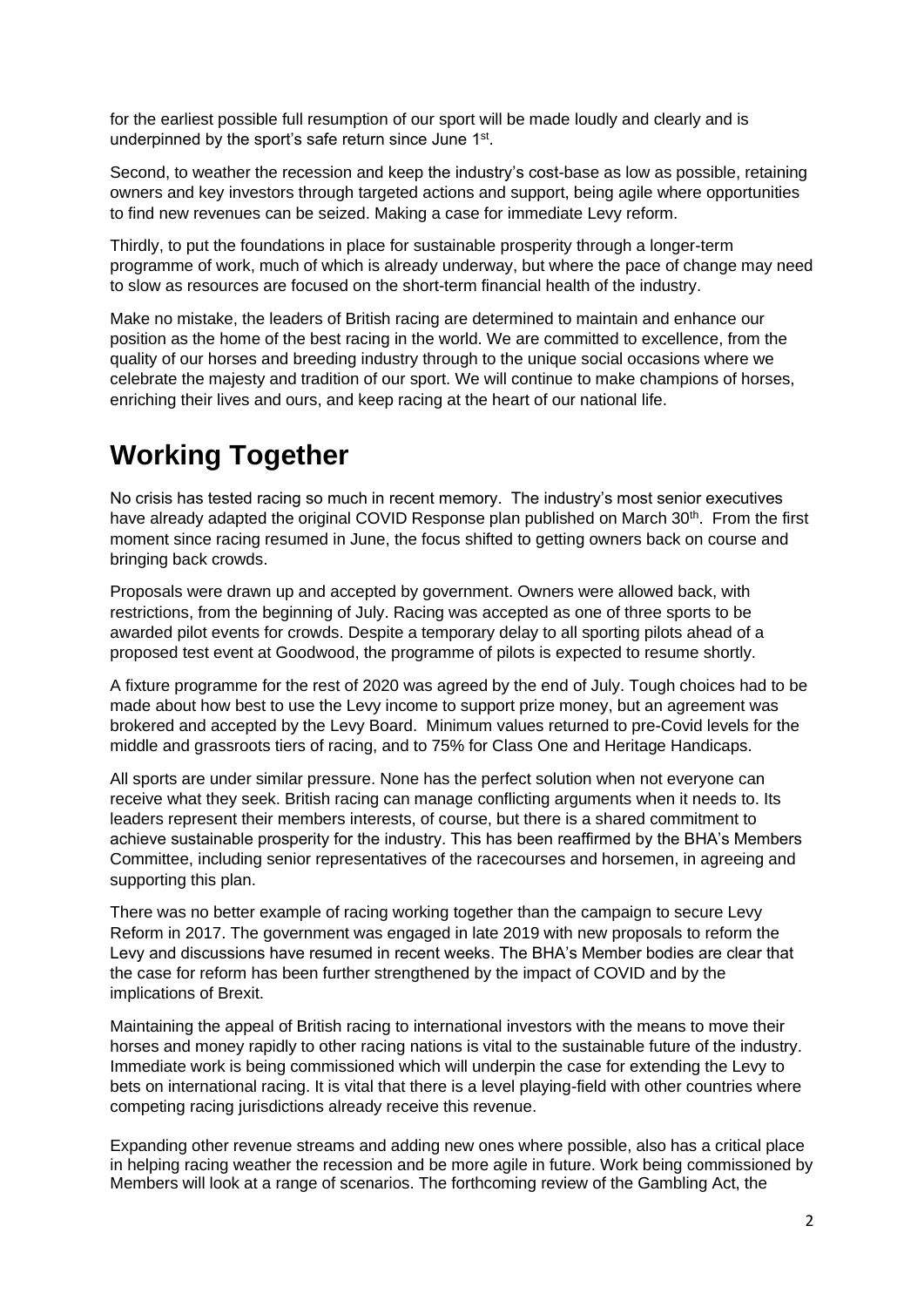legislation that governs betting in Britain, is an additional opportunity to ensure that Britain maintains a supportive environment for horseracing.

## **A Plan for Recovery**

This is a successor to the British Racing [COVID 19 Operational Plan,](http://media.britishhorseracing.com/bha/covid19/Operational_Plan.pdf) published on 30<sup>th</sup> March, which has been constantly refreshed as new challenges have arisen. This is the right time to publish a new version, based on the current workstreams underway and to signal what work is planned over the next few months.

Previous workstreams, covering race-days, finance, people and equine welfare have continued. There are three new streams, building on work already underway. These cover firstly, the need to retain owners and key investors. Secondly, to ensure racing is well-placed to attract customers after successful pilot events have been held. Finally, the industry's Executive Committee is leading a stream of work on the longer-term foundations for prosperity.

This is a plan that has been developed by and will be led by industry leaders from the BHA, RCA and The Horsemen's Group. The strong collaborative approach will continue and will help racing secure a full resumption and recovery.

## **Industry Goals**

- **1. To secure a full resumption of race-day activity, with the best possible ownership and spectator experience, and the maximum attendance possible**
- **2. To maintain the health and safety of participants, staff and all those attending raceday meetings by continuing the safe return of racing and adherence to strict controls on social distancing**
- **3. To put in place a fixture list and race programme for 2021 that balances increasing revenues with the wellbeing of participants and staff and takes account of the horse population.**
- **4. To reduce the industry's cost-base and be agile where new opportunities to increase revenue can be seized and mitigate the impact of recession, including the pursuit of immediate Levy reform.**
- **5. To seek to maximise prize money for 2021 balanced against the financial constraints of stakeholders and the sport's projected revenues, through new commercial agreements between Racecourses and Horsemen.**
- **6. To agree a spending plan for central funds that best supports racing's recovery.**
- **7. To retain key investors, including existing owners, and reform rules for syndicates and clubs to protect members and increase their appeal to potential owners.**
- **8. To present a safe, high-quality and consistent offer to race-day and betting customers based on a thorough understanding of their changing needs and behaviours due to COVID.**
- **9. To put in place foundations for a longer-term sustainable recovery for British racing**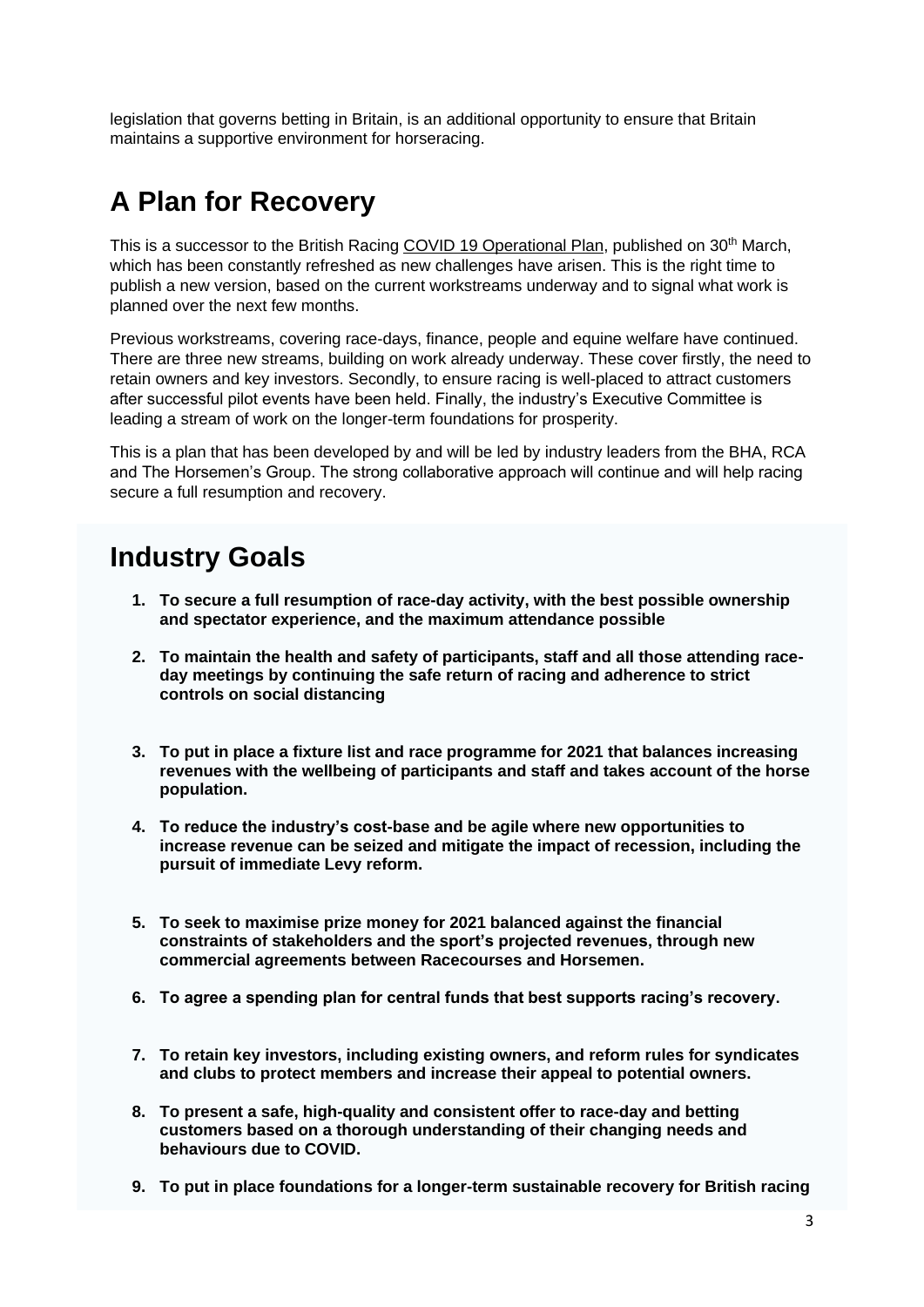## **The Recovery Plan: Responsibility – Industry COVID 19 Group**

### **WORKSTREAMS**

#### **Resumption & Racedays – Brant Dunshea BHA, David Armstrong RCA**

This stream is responsible for the first two goals, maintaining health and safety on race-days and securing a full resumption offering the best experience possible for owners and crowds. It will also manage racing's response to the changing public health requirements such as local lockdowns and more widespread testing as this becomes available.

It includes a series of pieces of work which are already underway with individual leads listed.

- Return of Owners BHA Richard Wayman (+RCA, ROA, NTF)
- Return of Crowds RCA David Armstrong (+BHA medical and public affairs)
- Maintenance of protocols & infection control e.g. screening & contact tracing BHA
- Local Lockdown/Second Wave Planning BHA, RCA, COVID19 Group

#### **Finance – Richard Wayman, BHA, Charlie Liverton, THG, David Armstrong, RCA**

This stream is responsible for goals 3, 4, 5 and 6. Chief Executives from the BHA's Member bodies are all involved, working alongside the Chief Executives of the Horserace Betting Levy Board and the Racing Foundation. This stream will develop any further financial submissions to government e.g. Levy Reform and seek approval from the Members Committee as required.

- Track financial & other leading commercial indicators for the racing industry
- Continue ongoing economic impact assessment to quantify revenues & costs
- Reduce the industry's cost-base where possible
- Develop fixture list and race programme for 2021 drawing on work carried out on racing's commercial model.
- Agree 2021 use of central resources (HBLB & RF) to support prize money and provision of industry services e.g. regulation, training, equine welfare, marketing
- Develop a refreshed financial case for Levy Reform
- Engage government and pursue all other options that support the financial health of racing, including Brexit, Gambling and Business Rates Reviews.
- Review hardship funding continuously and respond to needs as appropriate

#### **Owners & Key Investors – Charlie Liverton, ROA, Nick Rust, BHA.**

This workstream has been added as racing focuses on recovery to recognise the importance of retaining owners and key investors (Goal 7). The Racehorse Owners Association is leading the work on owners, with BHA also supporting and engaging key investors, a number of whom are both owners and breeders. The NTF and TBA will be involved where appropriate.

The ROA was given the task in 2017 of developing a strategic ownership plan. The work has been led by Charlie Liverton, the ROA's Chief Executive and is being finalized prior to approval by Members. It will be published in the coming weeks. Urgent measures to retain owners will be implemented immediately. The work in this stream is to: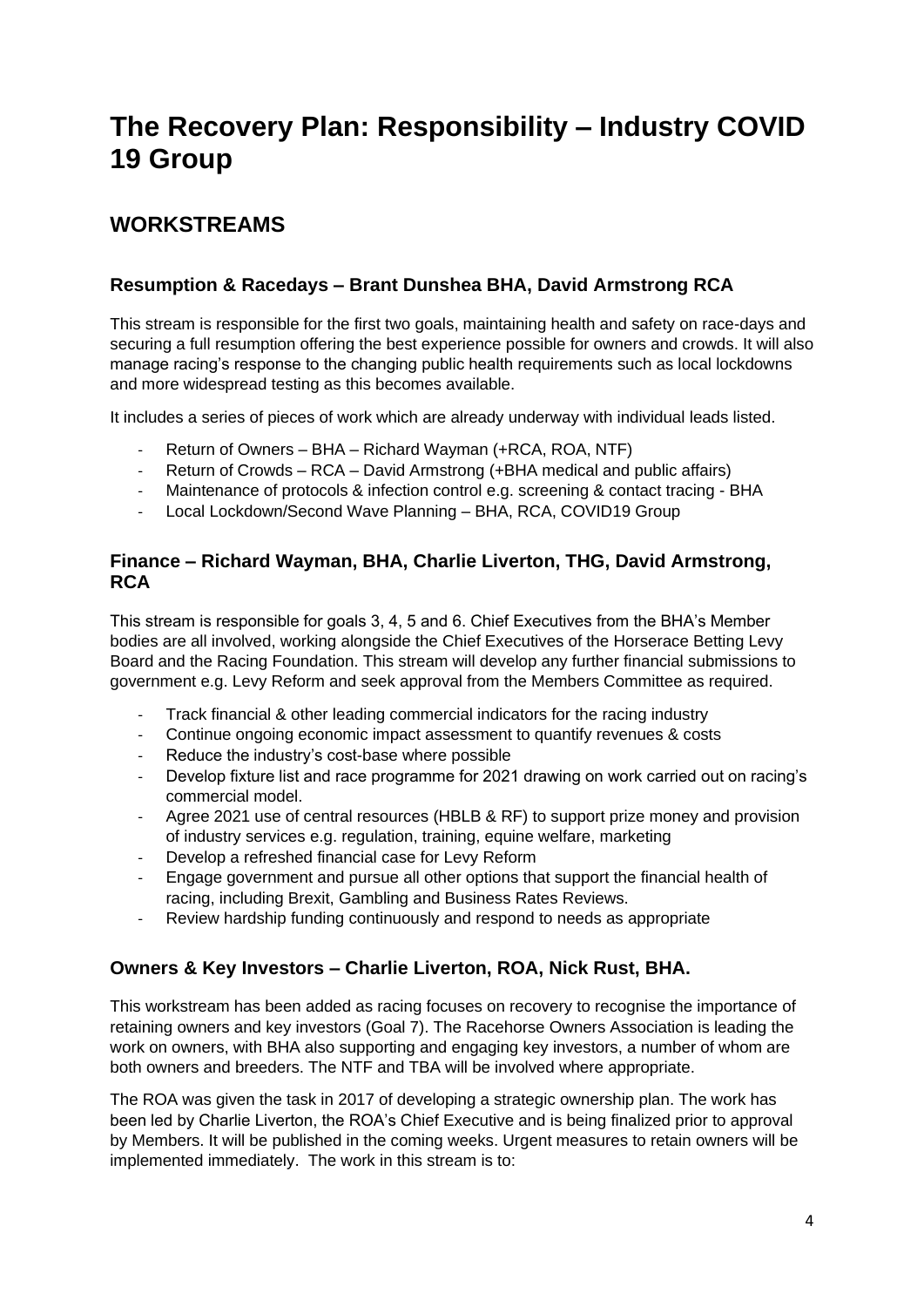- Establish the immediate and longer-term impact on ownership
- Develop and implement a short-term action plan for ownership retention and attraction, led by the ROA
- Reform regulation of syndicates and racing clubs to enhance their growth potential
- Support engagement to retain key investors
- Publish Industry Ownership Strategy following agreement by Members

#### **Customers – Rod Street, GBR, David Armstrong, RCA**

This workstream is responsible for Goal 8, which is focused on attracting spectators as it becomes possible for them to return to the racecourse. There is also a determination to ensure that racing is relevant to as wide an audience as possible, which includes owners and sponsors as well as racegoers.

- Track impact on views of customers on racing & their willingness to return
- Support RCA and racecourses in customer communications on return of crowds
- Market opportunities to attend racing when these become available
- Agree narrative and plan central customer attraction activity campaign in 2021

#### **People – Dawn Goodfellow, Racing Welfare, Will Lambe, BHA**

The industry committed to support all those working in racing in the first operational plan and drew up a package of support for those facing hardship. This will be kept under review and the workstream will ensure the needs of racing's people are considered at all times. The employers' organisations, plus NARS and the PJA will be involved when appropriate.

- Track impact of crisis on racing's staff and all those who work in it
- Ensure hardship funding needs are understood and prepared for
- Get well-being strategy signed off by stakeholders and members
- Complete workforce planning estimate for 2021 to inform funding decisions on recruitment, training and retention
- Ensure the impact of fixture programme in 2021 on work/life balance is considered and the reported benefits of the COVID19 race programme are maintained

#### **Equine Welfare – David Sykes, BHA**

The industry has also committed to look after the health and welfare of our horses and has created a Racing Relief Fund to provide financial support if a horse's welfare is at risk.

- Track impact of crisis on equine welfare<br>- Fnsure Racing Relief Fund due to be la
- Ensure Racing Relief Fund due to be launched shortly provides effective support to protect equine welfare when owners face hardship
- Ensure equine surveillance and testing services provided by the Animal Health Trust are maintained under appropriate funding and ownership arrangements

#### **Foundations for Prosperity - Executive Committee, Nick Rust, BHA, David Armstrong, RCA, Charlie Liverton, THG**

The BHA's Members Committee is commissioning immediate work to model financial scenarios and inform longer-term strategic choices for racing. This work will inform the financial case for Levy reform and other submissions to government charting the ongoing economic impact of COVID and recession. The financial work will be aligned to ongoing work to enhance racing's relevance and reputation in the medium to long-term.